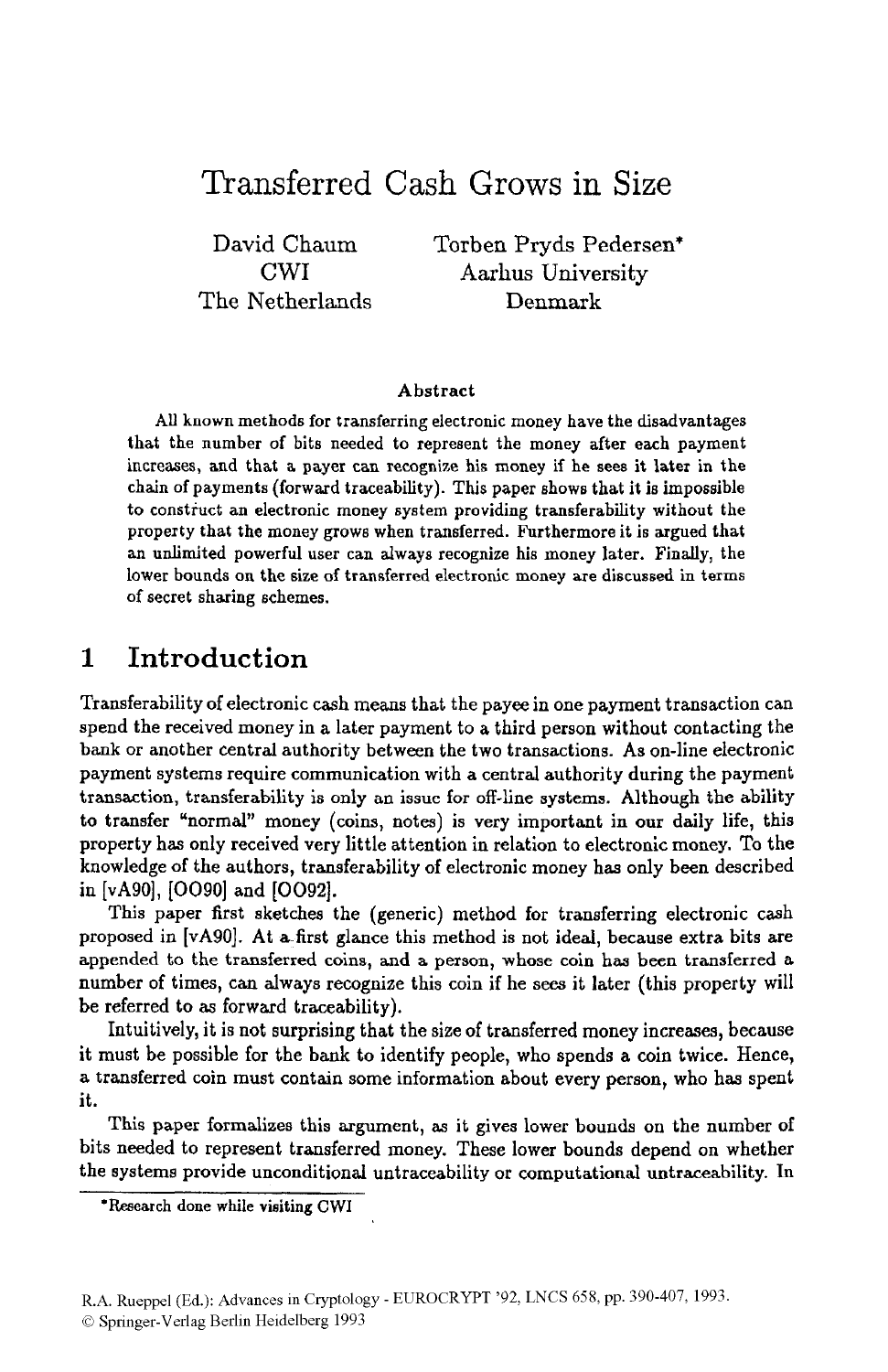particular it is shown that in case of unconditional untraceability the size of a transferred coin must increase by the number of bits needed to identify the payer, whereas a computational untraceable coin grows with approximately half this number of bits.

It is furthermore argued that a payer with unlimited computing power can always recognize his own money, if he sees it later in the chain of payments.

All statements in this paper are with respect to coin-systems, but it is not hard to **see** that the results are valid for electronic checks **as** well. The first section describes a general model of off-line electronic coins and presents the notation which will be used in this paper. In Section **3** it is shown how to add transferability to all known payments systems, and Section **4** and 5 give lower bounds on the size of transferred electronic coins. Section **4** considers payment systems providing unconditional payer untraceability, and Section *5* gives a lower bound for computationally untraceable money. In Section 6 it is argued that these lower bounds are optimal, and Section 7 concludes the paper.

## **2 The Model**

This section presents a basic model **for** off-line electronic cash which will be used in the following.

The results in this paper are independent of whether the payments system provides a protocol for refunding unspent parts of the money. For simplicity, we will therefore assume that the payer always spends his electronic money for its total value (coins). Hence, we consider **an** off-line electronic payment system involving **a** bank *(8)* and *K* individuals  $(p_1, \ldots, p_K)$  providing protocols for:

- 1. Withdrawal of money from the bank;
- 2. **Payment transactions** from one individual to another; **and**
- **3.** Deposit (at *B)* of received money.

The system is said to provide transferability, if the payee in on payment transaction can use the received money **as** a payer in a later payment transaction without talking with the bank (or anybody else) between these two transactions.

The "life-cycle" of an electronic coin in such a system looks like:



Figure 1: Life-cycle of a coin

Figure 1 illustrates that a person,  $p_1$ , first withdraws  $c_0$  from  $B$  and then spends the coin in a payment transaction. During this transaction  $c_0$  is changed to  $c_1$ . In general, for  $i = 2, 3, ..., n - 1$ ,  $p_i$  receives  $c_{i-1}$ , and when he later spends it, it is transformed into  $c_i$ . Finally,  $p_n$  deposits the coin at the bank, who receives  $c_n$ .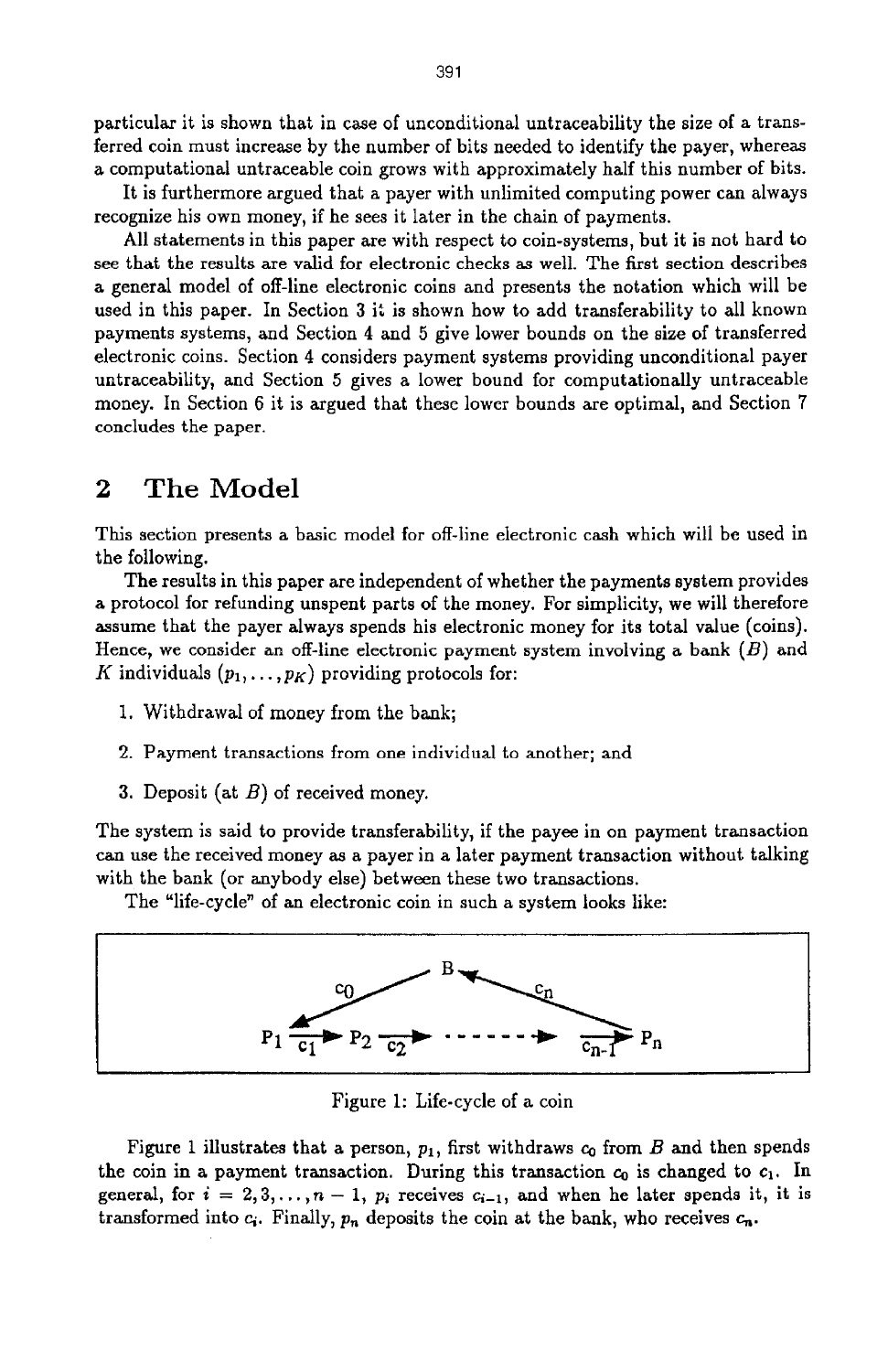Unconditional payer untraceability means that even an unlimited powerful bank cannot identify any of  $p_1, p_2, \ldots, p_{n-1}$  from  $c_n$ . Computational untraceability means that given  $c_n$ , the bank cannot identify the payers unless it can make a computation, which is thought to be infeasible.

「South String」ということに、「この人」の「Content String」ということには、「この人」ということには、「この人」ということには、「この人」ということには、「この人」ということ

 $\frac{1}{2}$  $\frac{1}{2}$  $\label{eq:1} \frac{1}{2} \left( \frac{1}{2} \right) \left( \frac{1}{2} \right) \left( \frac{1}{2} \right)$ 

To prevent **a payer** Lorn using **a** coin twice, it most be possible for the **bank**  (with very high probability) to discover the identity of such a double-spender. This must be possible even **if the coins have been transferred a number of** timcs after the double-spending occurred.

## **3 How to** Transfer **Electronic Money**

This section gives a brief description of the method for transferring electronic money presented in [vA90]. As this method is generic in the sense that it works for a large class of electronic payment systems, it will only be described in general terms here. First a general coin-system is sketched, and then it is extended with transferability **(for more** details *see* (CFNSO] **and** [vh90]). It is not difficult to apply this method to electronic checks **as** well (see [vA90]).

Let the bank have two secret keys  $S_0$  and  $S_1$  with corresponding public keys  $P_0$ and  $P_1$ . A signature with secret key  $S_1$  is worth a fixed amount (say \$1), whereas a signature with *So* is worth nothing. Both signature schemes must have the property that it is possible to make blind signatures: A user can get a signature  $S_i(m)$  on the message *m*, but the signer gets no information about *m* (for  $i = 0, 1$ ). See [Cha83] and [Cha84] **for examples of** such signature schemes.

**An** electronic coin system can now be constructed **as** follows.

### **Withdrawal**

- 1. **Usex** *P* constructs a message *mp* of a special form (see later), and proves that *mp* is constructed correctly (without giving the bank any information about *mp).*
- 2. The bank makes a blind signature on *mp* and withdraws \$1 from *P's* account.
- **3.** *P* recovers the signature on *mp.*

*P* **can** later pay another person, *R,* one dollar using the following protocol

### **Payment**

- 1. *P* sends  $m_P$  and  $S_1(m_P)$  to *R*.
- 2. *R* verifies that  $S_1(m_p)$  is a signature on  $m_p$ , chooses a random challenge,  $c_p$ , and sends it to *P.*
- **3.** *P* sends back an answer *rp.*
- **4.** *R* verifies that *rp* is correct (using *cp* and *mp).*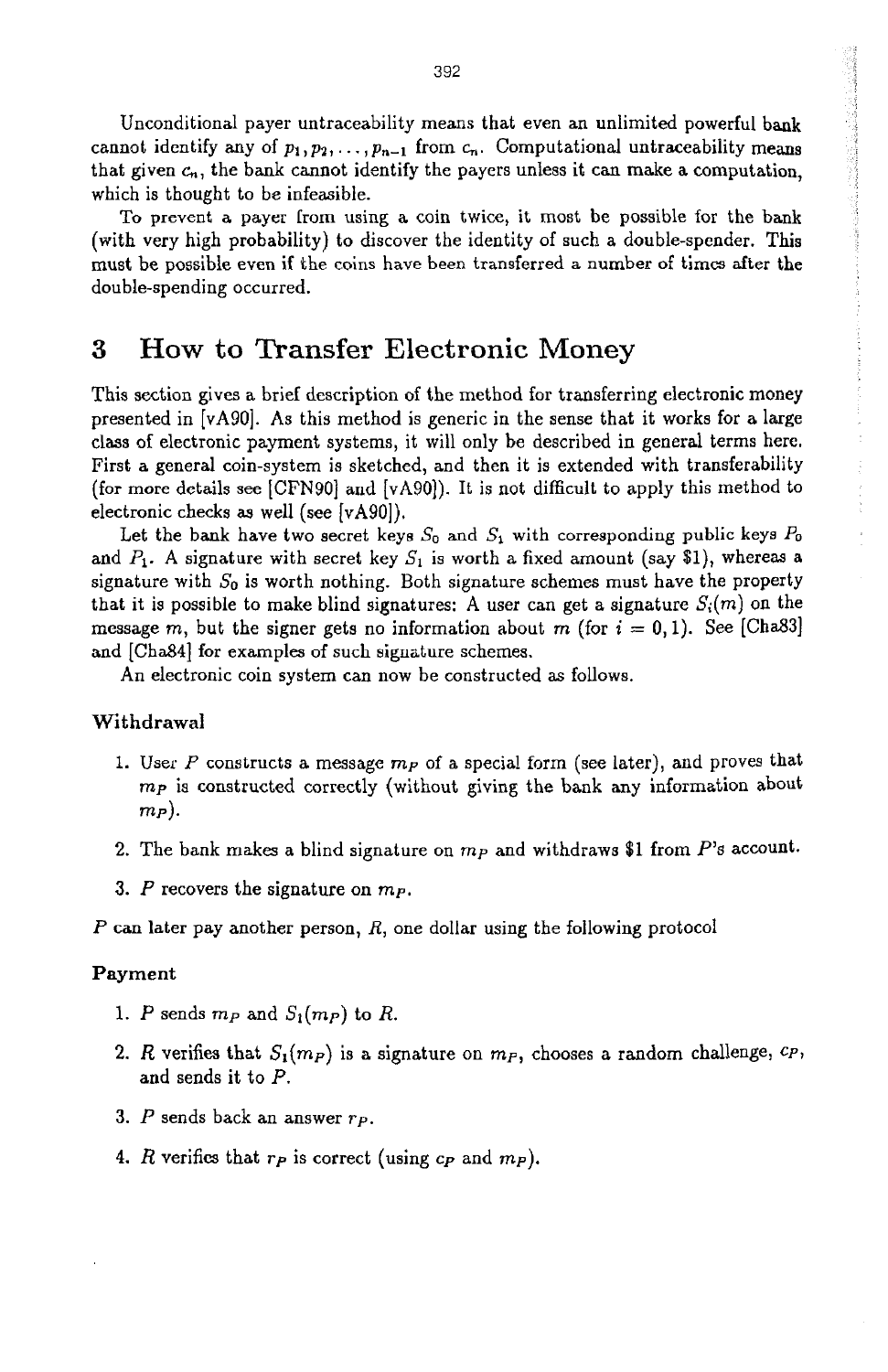In order to prevent double-spending, *mp* must be constructed such that if *P* can send correct answers corresponding to two different challenges, then the bank can find *P's* identity from these two answers and mp. However, a single correct **answer**  must not give the bank any (Shannon) information about *P's* identity (see [CFNSO] and  $[vA90]$  for details about how *P* can construct  $m_P$  and prove to the bank that it was constructed correctly).

The receiver, *R,* can at any time after the payment deposit the electronic coin at the bank (and get \$1):

### **Deposit**

- 1. *R* sends  $m_P$ ,  $S_1(m_P)$ ,  $c_P$  and  $r_P$  to the bank.
- 2. The bank verifies the signature and that  $r<sub>P</sub>$  is a correct response to the challenge *cp.* Then the bank increases *B's* account **with** the amount \$1.
- **3.** Finally, the bank searches through its database to see if *mp* has been deposited previously, and in that case it finds the identity of *P* (provided the challenges **in** the two payments are different).

In [CFNSO] it is discussed how it can be ensured that *P* will always get different challenges, *if* she tries *to* spend *a* coin more than once.

In order to add transferability to this scheme the signature scheme given by  $(S_0, P_0)$ is needed. Furthermore, a one-way function, f, **is** required.

Before R acts **as** a payee in a payment, he goes to the bank and performs **a** protocol corresponding to the withdrawal except that the bank gives  $R$  **a** signature  $S_0(m_R)$ , where  $m_R$  has the same properties as  $m_P$  (in practice, R would get signatures on many different messages,  $m_R$ , in an initial transaction).

When *R* receives the coin given by  $S_1(m_P)$  from *P*, he does not choose the challenge at random, but as

$$
c_P = f(m_R, \rho_R)
$$

where  $\rho_R$  is formed in a special way (to ensure that *R* can later deposit the money if where  $\rho_R$  is formed in a special way (to ensure that *R* can later deposit the money if he wants to, and to ensure that *P* gets different challenges, if he tries to spend the same coin twice — even if *P* and *R* coope

Later *R* can pay the received **coin** to a third person, *S,* without contacting the bank between the two payments:

### **Payment of a transferred coin**

- 1. *R* sends  $m_P$ ,  $S_1(m_P)$ ,  $r_P$ ,  $m_R$ ,  $S_0(m_R)$  and  $\rho_R$  to S.
- 2. *S* **verifies** the *two* signatures. S verifies, that  $r_p$  is a correct answer to the challenge  $f(m_R, \rho_R)$ .
- **3.** S computes a challenge, *CR,* and sends it to *R.*
- 4.  $R$  sends an answer  $r_R$ .
- 5. S verifies that  $r_R$  is correct (using  $c_R$  and  $m_R$ ).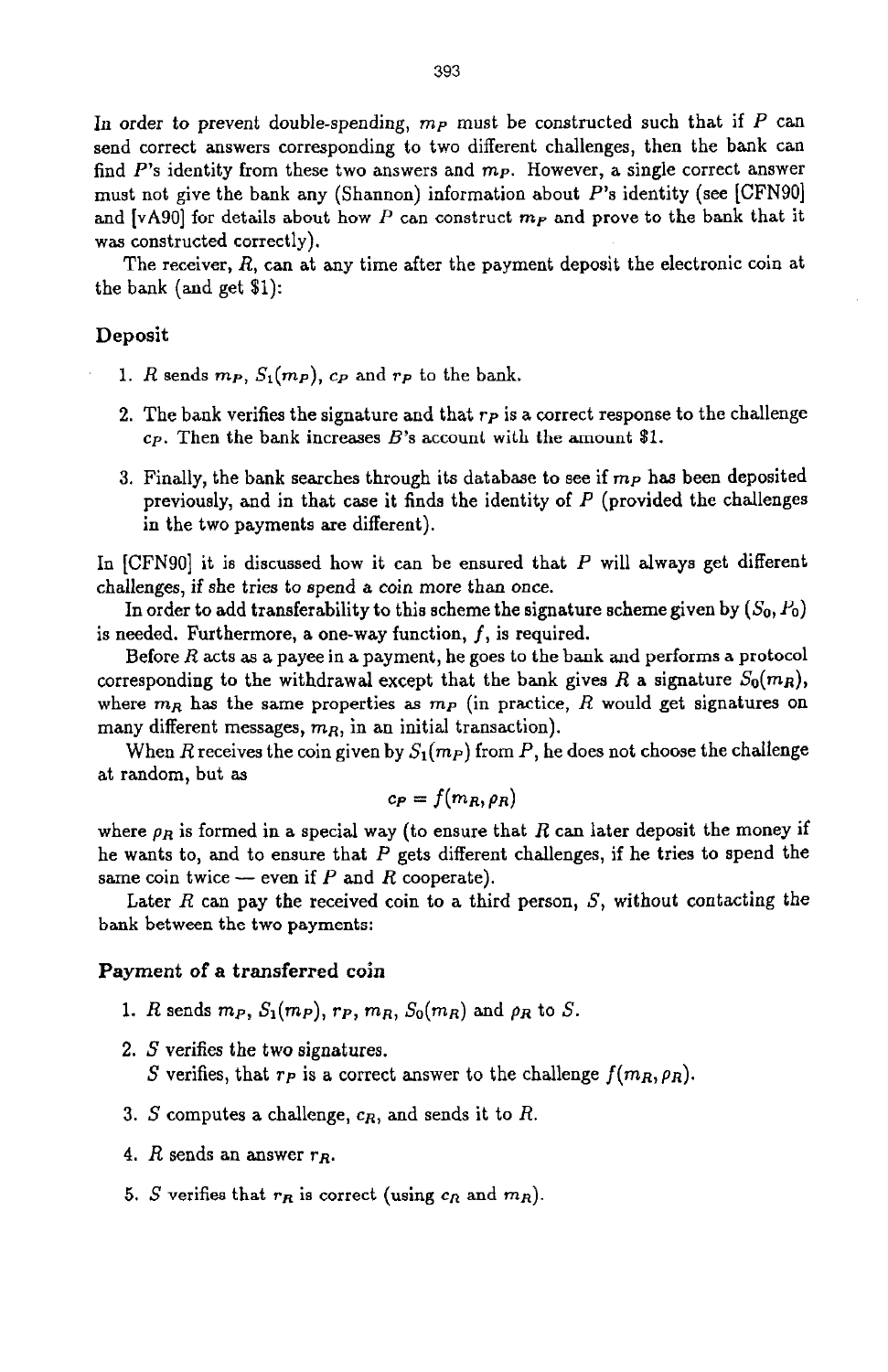S can in particular compute the challenge  $c_S$  such that she can later transfer the coin. This method has the advantage, that it is easy to implement in known electronic cash systems, but it **has** two drawbacks:

- 1. The money grows in size when transferred (because transcripts of the previous payments are appended and must be verified in each payment).
- **2.** If a payer **sees** his coin later in the chain *of* payments, he **can** recognize it.

It **is** intuitively clear that the **bank** can identify double-spenders even if the coins has been transferred a **number** of times, but it **is** outside the scope **of** this paper to state and prove this property formally.

## **4 Unconditionally Untraceable Money**

In this section it is shown that the size of electronic money has to **grow** each time it is transferred, if unconditional payer untraceability is provided.

Consider the tree of payments constructed **as** follows. **A** payer, *pl,* withdraws a coin,  $c'_0$ , from the bank and uses it to pay the user  $p_2$ . During this transaction  $c'_0$  is changed to  $c'_1$ . Later  $p_2$  pays this coin to  $p_3$ , and after this transaction the coin has been changed to  $c'_2$ . In general, we consider *n* such payments ( $n \in \mathbb{N}$ ), in which  $p_i$ receives the coin  $c'_{i-1}$ , and when he spends it again later, it is transformed into  $c'_{i}$ . In the following it will be assumed that the prescribed payment protocol is executed **correctly** in all these transactions.

Assume furthermore that each  $p_i$  spends  $c'_{i-1}$  again in another *correct* execution of the payment protocol completely independent of *pi's* first payment. The resulting coin (the payee's output from this transaction) is denoted **c,.** In the following we are going to look at these  $c_i$ 's and forget about the  $c'_i$ 's except  $c'_n$  which we will also denote by **c,,+I. Figure** 2 **shows the** relation betwccn the payers and the **coins.** 

The  $c_i$ 's and  $p_i$ 's depend on the random choices in the transactions and the choices of payees. Let therefore  $C_i$  be a random variable whose value is  $c_i$  for  $i = 1, 2, ..., n, n+1$ 1, and let  $P_i$  be a random variable whose value is  $p_i$  for  $i = 1, 2, \ldots, n$ .

In this section, a lower bound will be given for the entropies of the random variables representing coins. The results are based on elementary information theory as presented in [Wel88] for example. In the following  $H(X)$  denotes the entropy of the finite random variable,  $X$ :

$$
H(X) = -\sum_{x} Prob(X = x) log(Prob(X = x))
$$

**(all** logarithms are with the base 2).

will be used repeatedly: Let  $U, V$  and  $W$  be three vectors of finite, random variables. The following rules

$$
H(U) \geq 0 \tag{1}
$$

$$
H(U,V) = H(U | V) + H(V) \tag{2}
$$

$$
H(U, V | W) = H(U | V, W) + H(V | W)
$$
 (3)

$$
H(U | V, W) \leq H(U | V) \tag{4}
$$

The following lemma will also be used several times.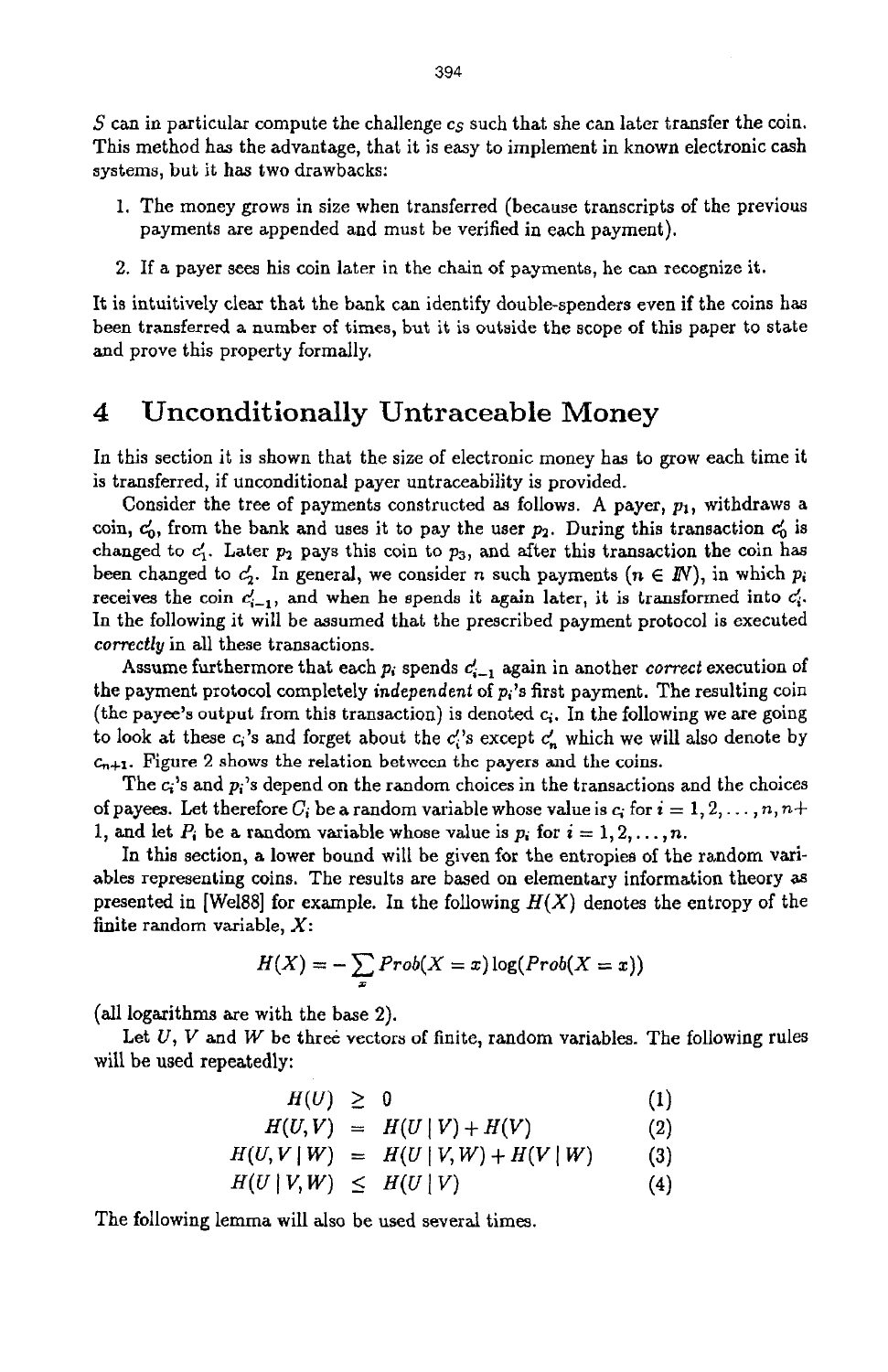

**Figure 2:** Payment tree for  $n = 3$  — unconditional untraceability

**Lemma 4.1** 

Let  $\epsilon > 0$ , and let  $U, V, W$  and  $Z$  be four vectors of finite, random variables. If

 $H(V | W, Z) \leq \epsilon$ 

**then** 

$$
H(U \mid W, Z) \leq H(U \mid V, Z) + \epsilon.
$$

**Proof** 

$$
H(U | V, Z) \geq H(U | V, W, Z) \qquad \text{by (4)}
$$
  
=  $H(U, V | W, Z) - H(V | W, Z)$  by (3)  
 $\geq H(U, V | W, Z) - \epsilon$   
=  $H(V | U, W, Z) + H(U | W, Z) - \epsilon$   
 $\geq H(U | W, Z) - \epsilon$  by (1)

**If the payment system provides unconditional payer untraceability then the conditional entropy of**  $P_i$  **given**  $C_i$  **equals**  $H(P_i)$ **:** 

 $H(P_i | C_i) = H(P_i)$  for  $i = 1, 2, ..., n$ .

**This property can be further strengthened** to

$$
H(P_i | C_1, C_2, \ldots, C_i) = H(P_i) \quad \text{for } i = 1, 2, \ldots, n,
$$

**because** of **the independence of the payment transactions.**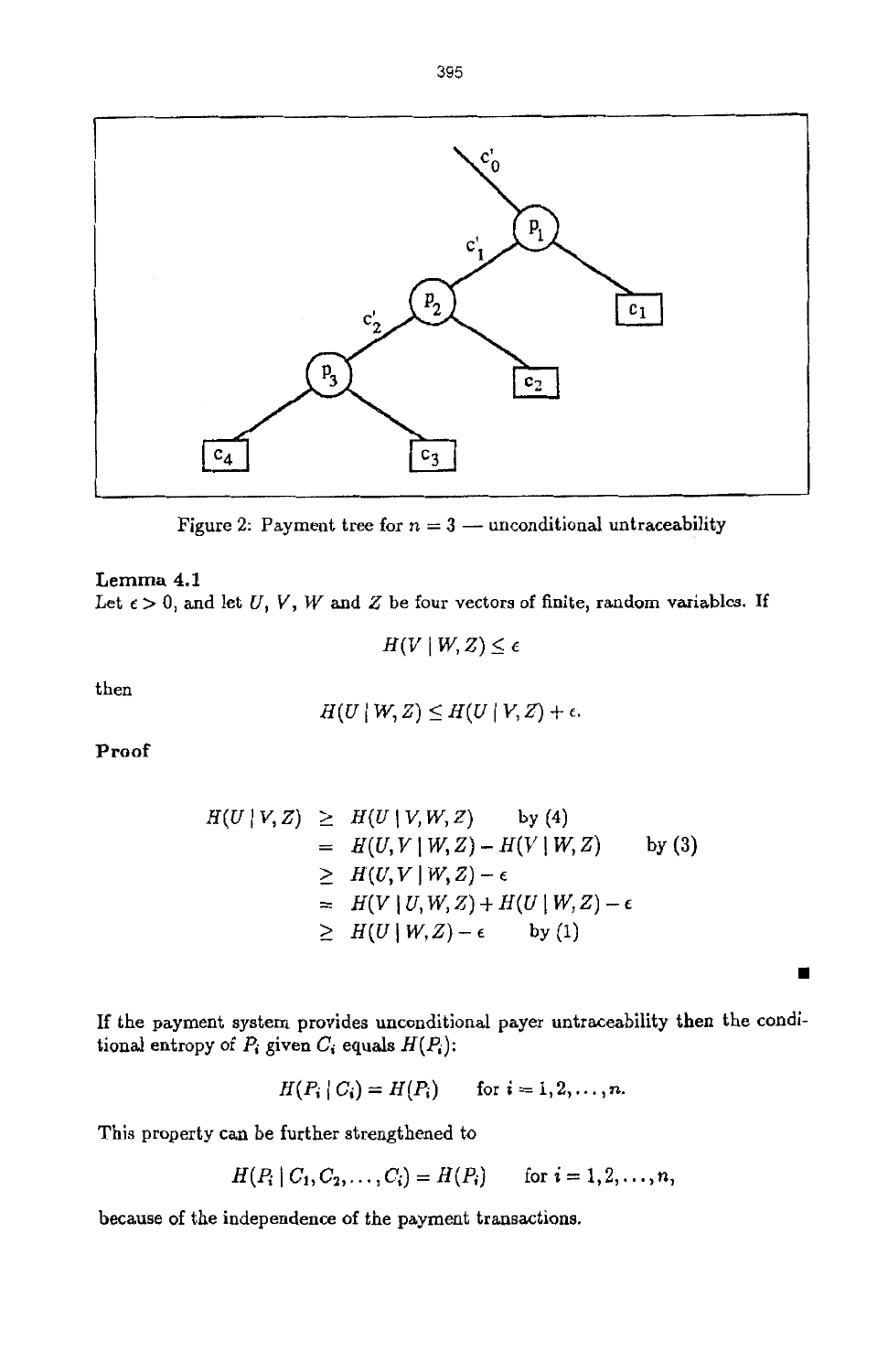建筑线

 $\label{eq:2.1} \mathcal{F} = \mathcal{F}_\text{c} \left[ \mathcal{F} \partial_t \mathcal{F} \partial_t \mathcal{F} \partial_t \mathcal{F} \partial_t \mathcal{F} \partial_t \mathcal{F} \partial_t \mathcal{F} \partial_t \mathcal{F} \partial_t \mathcal{F} \partial_t \mathcal{F} \partial_t \mathcal{F} \partial_t \mathcal{F} \partial_t \mathcal{F} \partial_t \mathcal{F} \partial_t \mathcal{F} \partial_t \mathcal{F} \partial_t \mathcal{F} \partial_t \mathcal{F} \partial_t \mathcal{F} \partial_t \mathcal{F} \partial_t \mathcal{F} \partial_t \$ 

The fact that the bank can identify double-spenders with probability at least  $1-p$ , where **p is** the probability that a double-spender is not detected, implies that

 $H(P_i | C_i, C_j) \leq p \log K$  for  $1 \leq i < j \leq n+1$ ,

where  $K$  is the number of possible payers. Let

 $\epsilon = p \log K.$ 

In practice *p* must be **very** small (negligible **as a** function of **a** security **parameter) and**  then  $\epsilon$  is very small as well.

### **Theorem 4.2**   $H(C_{n+1}) \geq H(P_1) + H(P_2) + \ldots + H(P_n) - 2n\epsilon.$

### **Proof**

Claim: For  $1 \leq i \leq n$ :

$$
H(C_{n+1} | C_1, C_2, \ldots, C_i) \geq H(C_{n+1} | C_1, C_2, \ldots, C_i, C_{i+1}) + H(P_i) - 2\epsilon.
$$

From this claim it follows by simple induction that

$$
H(C_{n+1}) \geq H(C_{n+1} | C_1)
$$
  
\n
$$
\geq H(C_{n+1} | C_1, C_2) + H(P_1) - 2\epsilon
$$
  
\n...  
\n
$$
\geq H(C_{n+1} | C_1, C_2, ..., C_i) + \sum_{j=1}^{i-1} H(P_j) - 2\epsilon(i-1)
$$
  
\n...  
\n
$$
\geq H(C_{n+1} | C_1, C_2, ..., C_{n+1}) + \sum_{j=1}^{n} H(P_j) - 2\epsilon n
$$
  
\n
$$
= \sum_{j=1}^{n} H(P_j) - 2\epsilon n
$$

In order to prove the claim, let  $i \in \{1, 2, ..., n\}$  be given, and let  $A_i$  denote the vector  $(C_1, C_2, \ldots, C_i)$ . Then

$$
H(C_{n+1} | A_i) = H(P_i, C_{n+1} | A_i) - H(P_i | C_{n+1}, A_i) \qquad \text{by (3)}
$$
  
\n
$$
\geq H(P_i, C_{n+1} | A_i) - \epsilon
$$
  
\n
$$
= H(C_{n+1} | P_i, A_i) + H(P_i | A_i) - \epsilon \qquad \text{by (3)}
$$
  
\n
$$
= H(C_{n+1} | P_i, A_i) + H(P_i) - \epsilon
$$
  
\n
$$
\geq H(C_{n+1} | C_{i+1}, A_i) + H(P_i) - 2\epsilon
$$

where last inequality follows from Lemma 4.1 and the fact that  $H(P_i | C_{i+1}, A_i) \leq \epsilon$ . **w** 

**As the** entropy **is a** measure **of** the number of bits in optimal encodings, Theo**rem 4.2** implies that the number of bits needed to represent **an** electronic **coin grows**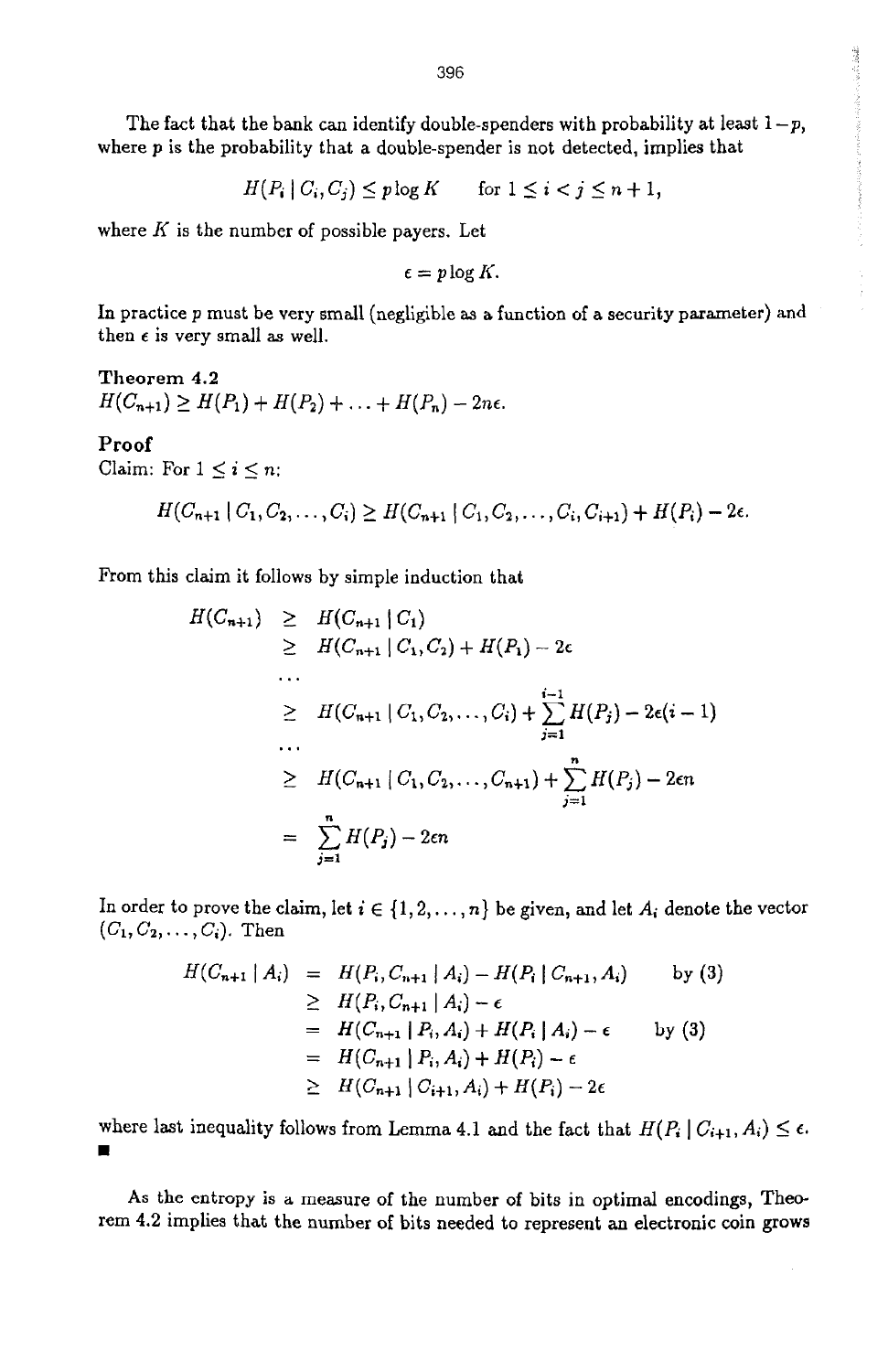each time the **coin** is transferred. Furthermore, **the** increase is the **number** of bits needed to identify the new payer. In particular, if  $H(P_i) = k$  for every *i* (the bank needs *k* bits of information to identify each payer) *we* see that

$$
H(C_{n+1}) \geq kn - 2n\epsilon,
$$

and by the symmetry of  $C_n$  and  $C_{n+1}$  we get

$$
H(C_n) \ge n(k-2\epsilon).
$$

As  $\epsilon \ll k$  the coin grows with the number of bits needed to identify the payer each time the coin is transferred.

We conclude this section with **a** short **remark on forward** traceability. **If all** secret keys of the bank are uniquely determined by the bank's public key, then a payer with unlimited computing power *can* alway determine, given a transferred coin, if he has previously had this coin in **his** possession:

- 1. Simulate another payment **of** his original coin.
- 2. Compute the secret key of the bank (using the unlimited power).
- **3.** Determine the identity of the double-spender **(as** the bank would have done).

## *<sup>5</sup>***Computationally Untraceable Money**

In the previous section we saw that unconditionally untraceable, electronic money must grow in **size** when transferred. **In** this section a **similar** result is proven **for**  computationally untraceable money.

The tree considered in the previous section is not **sufficient** to give an interesting lower bound on the size of computational untraceable money. This is due to the fact that in such a system each **y** could, in principle, contain **all** information needed to identify *pi,* but **no** additional information about the previous payers.

The proof in this section is therefore based on a tree of payments constructed as follows. First, *pb* receives a coin, *c,* from the bank, and then he chooses two payees, *pi* and *p:,* at random **among** all individuals in the system and pays both **of** them in *correct and independent* executions of the payment protocol. **As** the **money** system provides transferability *pi* and *pi* can later, independently of each other, spend the received coin twice in a similar way. In general, for  $j \geq 1$  and  $0 \leq i < 2^{j-1}$ ,  $p_i^j$  transfers a received coin to  $p_{2i}^{j+1}$  and  $p_{2i+1}^{j+1}$ . After some time, the original coin has been changed to  $c_0, c_1, \ldots, c_{2n-1}$ , where  $p_i^n$  is the payer of  $c_{2i}$  and  $c_{2i+1}$  for  $i = 0, 1, \ldots, 2^{n-1} - 1$ .

Let  $C_i$  be a random variable with value  $c_i$ , and let  $P_i^j$  be a random variable whose value is the identity of  $p_i^j$ . Figure 3 shows how  $C_i$  is related to each  $P_i^j$  for  $n = 3$ .

For any  $i = 0, 1, \ldots, 2^n - 1$ , let  $P_{i,1}, P_{i,2}, \ldots, P_{i,n}$  be the path from the root to  $C_i$ in the tree of payments  $(P_{i,1} = P_0^1$  for all i). Hence,  $P_i^j$   $(0 \le i < 2^{j-1})$  denotes the<br>i'th payer (from left) at depth  $j-1$ , whereas  $P_{i,j}$   $(0 \le i < 2^n)$  denotes then j'th payer<br>of the coin which is finally transfe

of the coin which is finally transferred to  $C_i$ . In both cases  $1 \leq j \leq n$ .<br>Furthermore, for any pair  $(i, j)$  where  $0 \leq i < 2^n$  and  $1 \leq j \leq n$ , let  $T_{i,j}$  be the sub-tree of height  $n - (j - 1)$  having  $P_{i,j}$  as root. The leaves in this subtree can be numbered from 0 to  $2^{n+1-j} - 1$  from left to right. Let  $C_i$  have number k in this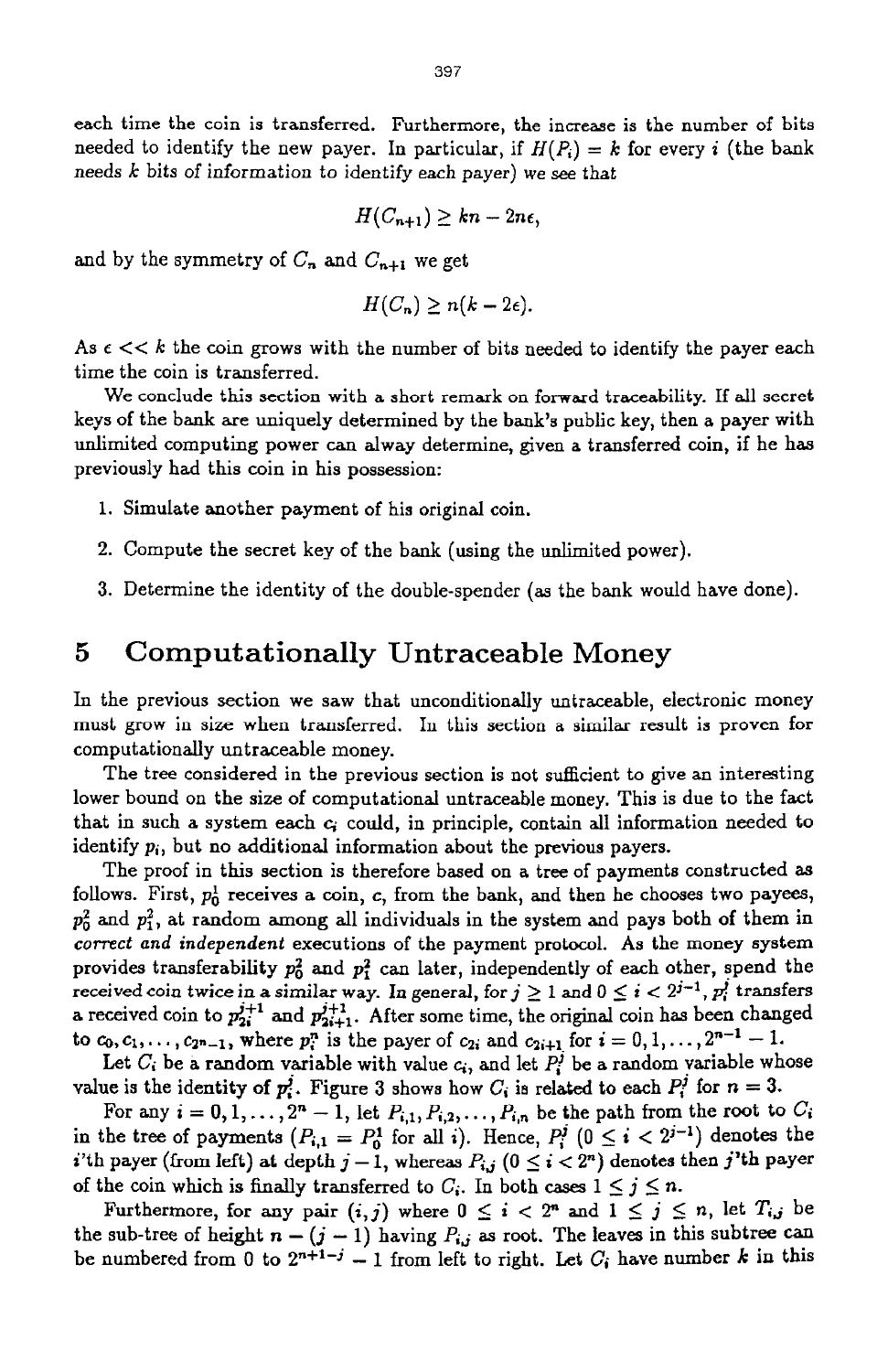

Figure 3: Payment tree for random variables  $(n = 3)$  — computational untraceability

enumeration. Then  $f(i, j)$  is defined as the index of the leaf with number  $2^{n+1-j} - 1 - k$ in this enumeration  $(C_{f(i,j)}$  is "symmetric" to  $C_i$  in the sub-tree  $T_{i,j}$ ). For example for  $n = 3$ 

$$
f(0,1) = 7\n f(2,1) = 5\n f(4,2) = 7\n f(0,3) = 1
$$

The function  $i \mapsto f(i, j)$  is a bijection for every  $j \in \{1, 2, ..., n\}$  because

 $f(f(i, j), j) = i.$ 

Let *p* be the maximal probability with which a user *can* spend *a* coin twice without being identified, and let

$$
\epsilon = p \log K,
$$

where  $K$  is the number of possible participants. The property that the bank can identify double-spenders **can** be expressed in terms of entropies **as** follows. Given two leaves  $C_i$  and  $C_k$  ( $i \neq k$ ), let *j* be maximal such that  $C_k$  is a leaf in  $T_{i,j}$ . Then  $C_i$  and  $C_k$  are both (transferred) results of double-spending by  $p_{i,j}$ . Hence

$$
H(P_{i,j} \mid C_i, C_k) \leq \epsilon \qquad (*)
$$

In puticular this implies that

$$
H(P_{i,j} \mid C_i, C_{f(i,j)}) \leq \epsilon.
$$

Now consider the subtree,  $\overline{T}_{i,j}$ , defined as the entire tree, but with the tree  $T_{i,j}$  removed  $(\overline{T}_{2,3} \text{ for } n=3 \text{ is shown in figure 4}).$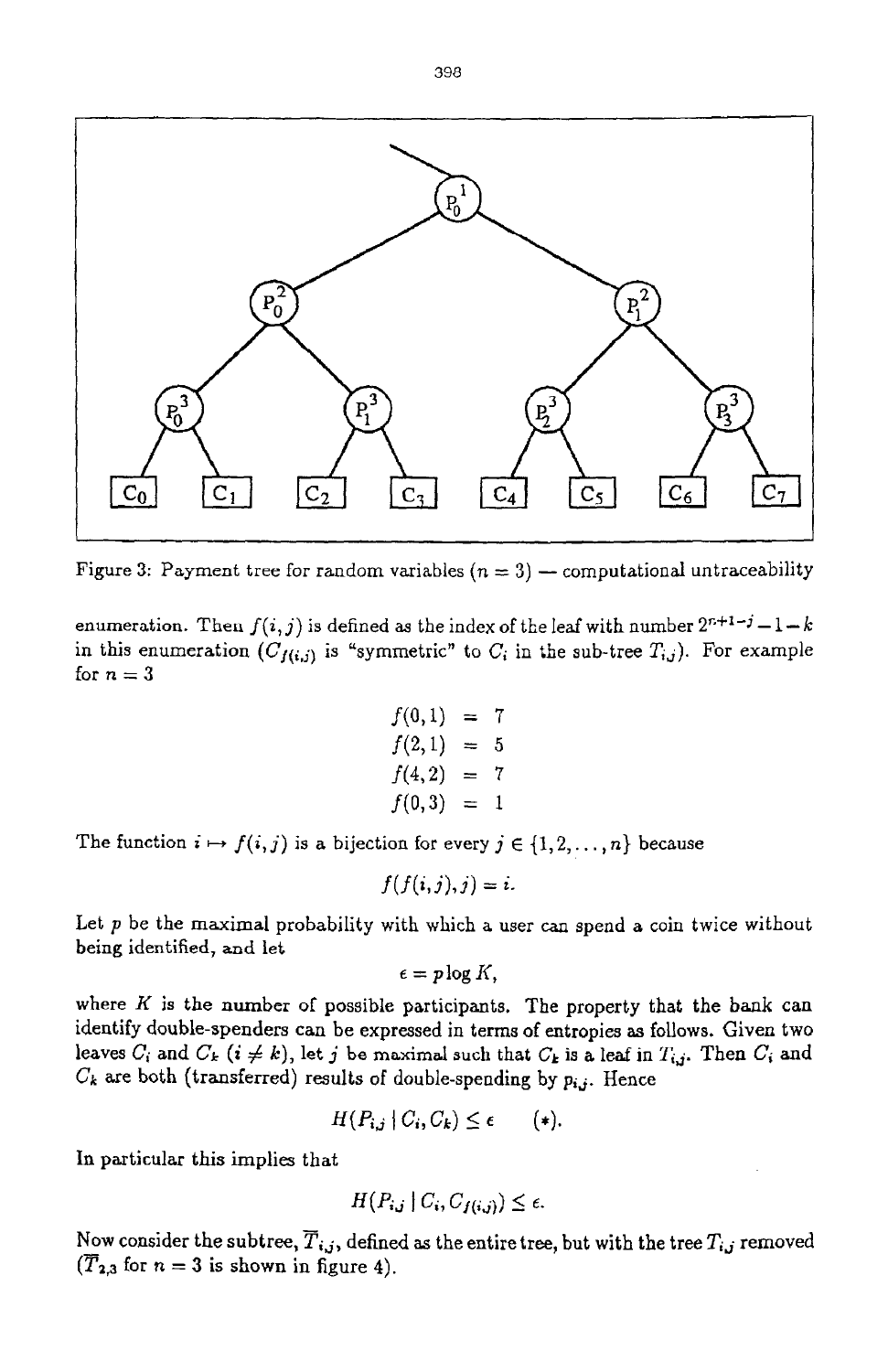

Figure 4:  $\overline{T}_{2,3}$  for  $n = 3$ 

**In** the construction of the tree it **was** required that each payer spends the received coin twice in two independent payments to two independently chosen payees. This means that for any vector, *V*, of random variables in  $\overline{T}_{i,j}$  (nodes and leaves):

$$
H(P_{i,j} \mid V) = H(P_{i,j})
$$

(the independence property). **As** this section considers payment systems, which do not (necessarily) offer unconditional untraceability, the proof of the following theorem is based on (\*) and the independence property.

**Theorem 5.1** 

In a tree of depth *n:* 

$$
\sum_{i=0}^{2^n-1} H(C_i) \ge \sum_{j=1}^n \left[ \sum_{i=0}^{2^{j-1}-1} 2^{n-j} H(P_i^j) \right] - 2^{n-1} 3n\epsilon
$$

**As** entropies are **always** positive this shows that electronic coins must grow in size when transferred. **TO** be more concrete, consider the case where the uncertainty about each payer is *k (k* bits **of** information are needed to uniquely identify a payer). Then the theorem implies that

$$
\sum_{i=0}^{2^{n}-1} H(C_{i}) \geq \sum_{j=1}^{n} \left[ \sum_{i=0}^{2^{j}-1} 2^{n-j} k \right] - 2^{n} n \frac{3}{2} \epsilon
$$

$$
= n2^{n} \left( \frac{k-3\epsilon}{2} \right)
$$

In particular this means that the entropy of some  $C_i$  is at least  $n\frac{k-3\epsilon}{2}$ , and if the **entropies** of **all** *Ci's* are equal then

$$
H(C_i)\geq n(\frac{k-3\epsilon}{2}).
$$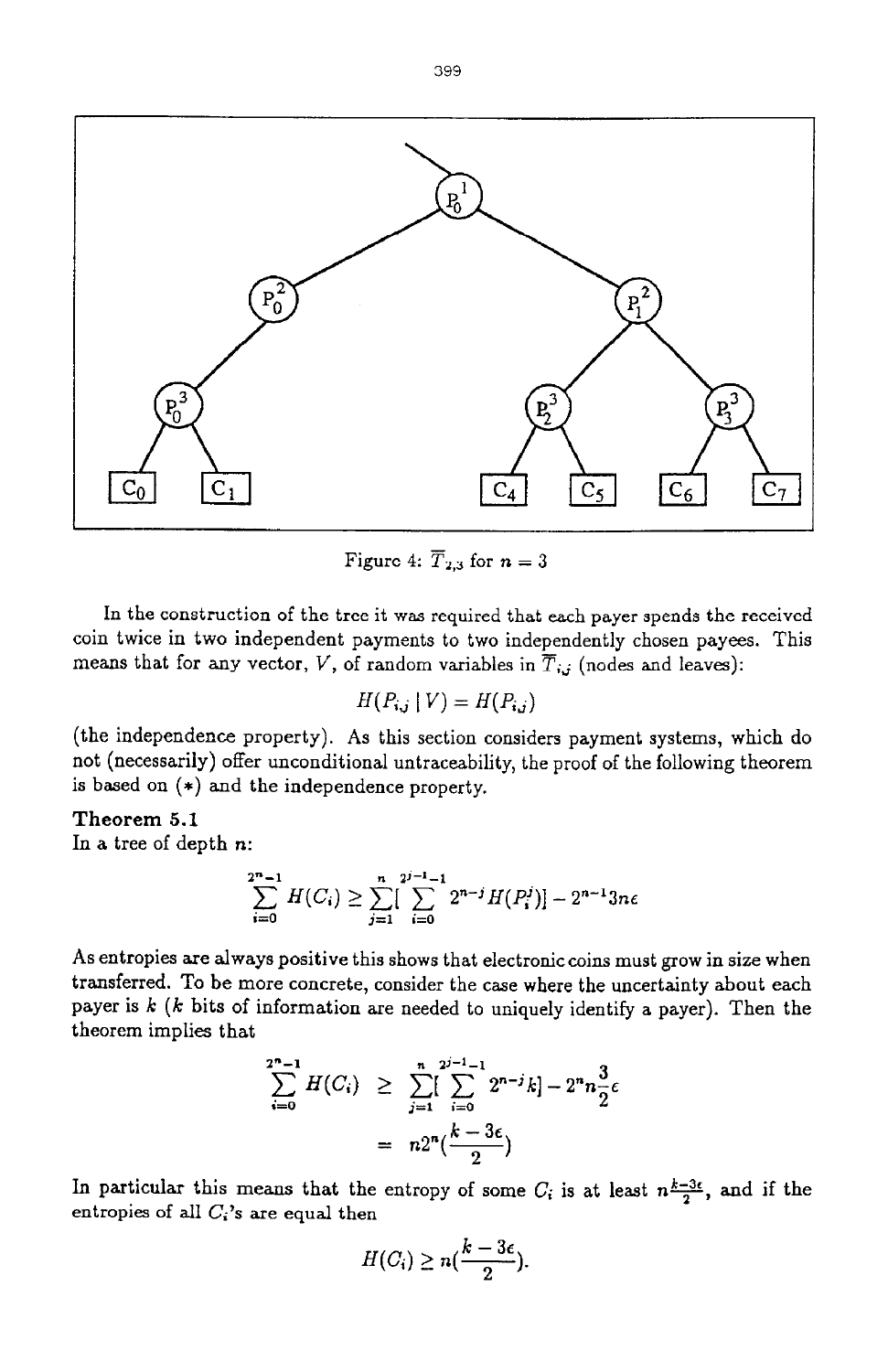This shows that the entropy of the coins grows linearly in the number of transfers, and furthermore, that the coins grow by approximately  $\frac{k}{2}$  bits when transferred (since  $k >> 3\epsilon$ ).

This is less than for unconditionally secure money. The difference is due to the **fact** that a **coin, q, in** principle **may** contain all information needed to identify a payer **as** long **as** the bank cannot compute this identity from the coin. Hence, the uncertainty about another **coin** spent by the **same person can** be very **small.** Furthermore, Theorem 5.1 is tight in a sense to be **discussed** in Section *6.* 

The theorem **is** proven by combining **two** lemmas. The first lemma givee a lower bound on  $H(C_i)$ , and the second gives an upper bound on  $H(P_i)$ . The proofs use the same four rules **as** in the previous section. For convenience theee are repeated here:

$$
H(U) \geq 0 \tag{1}
$$

$$
H(U,V) = H(U | V) + H(V) \qquad (2)
$$

$$
H(U, V | W) = H(U | V, W) + H(V | W)
$$
 (3)

$$
H(U | V, W) \leq H(U | V) \tag{4}
$$

**Lemma 5.2**  For every  $i$   $(0 \leq i < 2^n)$ 

$$
H(C_i) \geq \sum_{j=1}^n H(P_{i,j} \mid C_{f(i,1)}, \ldots, C_{f(i,j)}) - 2n\epsilon
$$

#### **Proof**

The proof **is** very similar to that of Theorem **4.2.**  Claim: For  $1 \leq j \leq n$ :

$$
H(C_i | C_{f(i,1)}, \ldots, C_{f(i,j)}) \geq H(C_i | C_{f(i,1)}, \ldots, C_{f(i,j+1)}) + H(P_{i,j} | C_{f(i,1)}, \ldots, C_{f(i,j)}) - 2\epsilon
$$

From this claim it **follows** by simple induction that

$$
H(C_i) \geq H(C_i | C_{f(i,n)}, C_{f(i,n-1)}, \ldots, C_{f(i,1)}) +
$$
  
\n
$$
\sum_{j=1}^{n-1} H(P_{i,j} | C_{f(i,j)}, \ldots, C_{f(i,1)}) - 2(n-1)\epsilon
$$
  
\n
$$
\geq H(P_{i,n} | C_{f(i,n)}, C_{f(i,n-1)}, \ldots, C_{f(i,1)}) +
$$
  
\n
$$
\sum_{j=1}^{n-1} H(P_{i,j} | C_{f(i,j)}, \ldots, C_{f(i,1)}) - (2n-1)\epsilon
$$
  
\n
$$
\geq H(P_{i,n} | C_{f(i,n)}, C_{f(i,n-1)}, \ldots, C_{f(i,1)}) +
$$
  
\n
$$
\sum_{j=1}^{n-1} H(P_{i,j} | C_{f(i,j)}, \ldots, C_{f(i,1)}) - 2n\epsilon
$$

because

$$
H(P_{i,n} \mid C_i, C_{f(i,n)}) \le \epsilon
$$

implies that

$$
H(C_i \mid C_{f(i,n)}, \ldots, C_{f(i,1)}) \geq H(P_{i,n} \mid C_{f(i,n)}, \ldots, C_{f(i,1)}) - \epsilon.
$$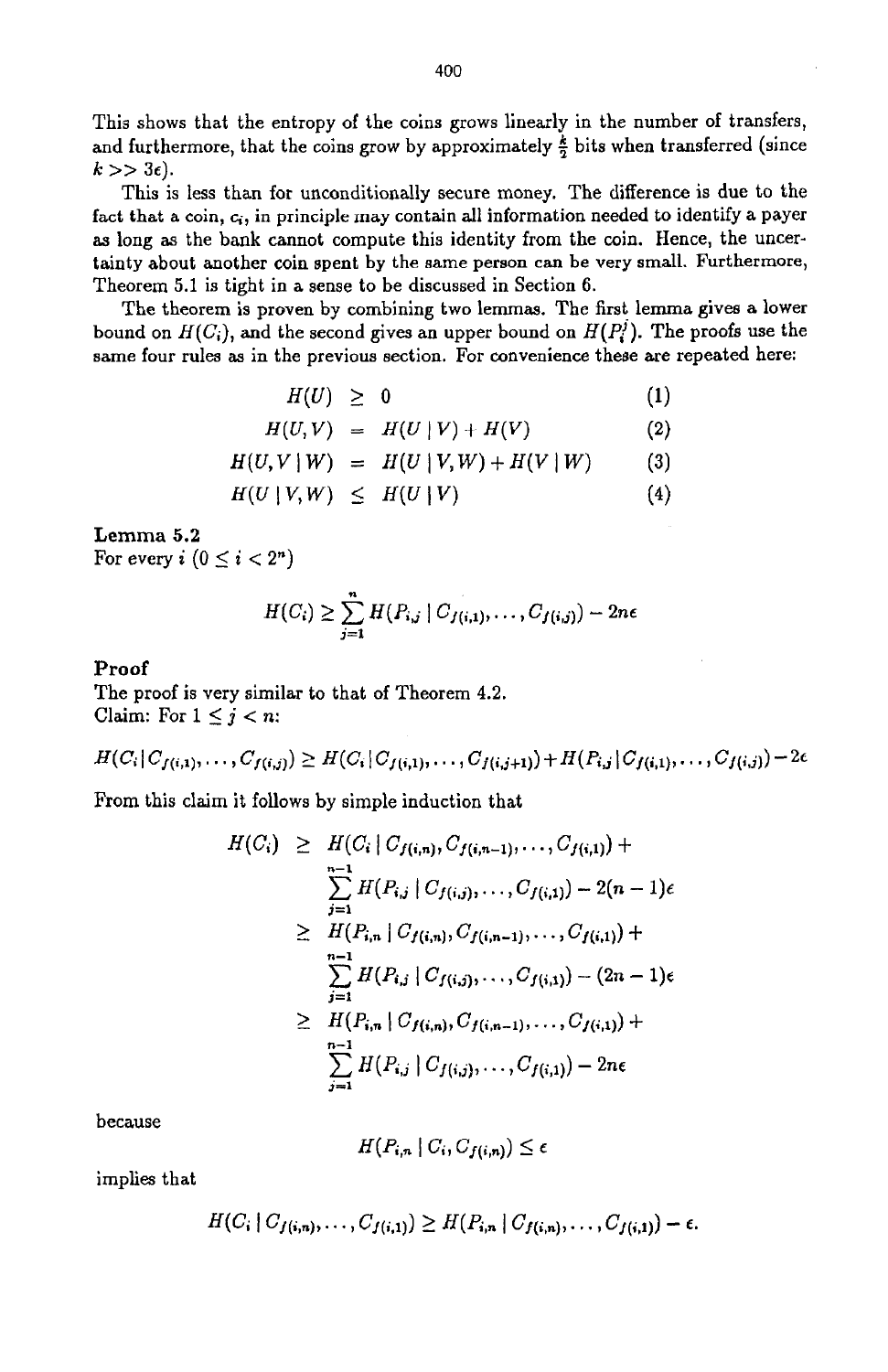The proof of this is very similar to that of Lemma 4.1. Now we just have to prove the claim. Let *i* and *j* be **given,** and let

$$
A_j:=(C_{f(i,1)},\ldots,C_{f(i,j)}).
$$

Then

$$
H(C_i | C_{f(i,1)},..., C_{f(i,j)}) = H(C_i | A_j)
$$
  
=  $H(P_{i,j}, C_i | A_j) - H(P_{i,1} | C_i, A_j)$  by (3)  

$$
\geq H(P_{i,j}, C_i | A_j) - \epsilon
$$
  
=  $H(C_i | P_{i,j}, A_j) + H(P_{i,j} | A_j) - \epsilon$  by (4)

By **Lemma 4.1** 

 $H(P_{i,j} | C_{f(i,j+1)}, A_j) \leq \epsilon$ 

implies that

$$
H(C_i \mid P_{i,j}, A_j) \geq H(C_i \mid C_{f(i,j+1)}, A_j) - \epsilon.
$$

Thus

$$
H(C_i) \geq H(C_i | C_{f(i,j+1)}, A_j) + H(P_{i,j}) | A_j - 2\epsilon
$$
  
=  $H(C_i | C_{f(i,1)},..., C_{f(i,j+1)}) + H(P_{i,j} | C_{f(i,1)},..., C_{f(i,j)}) - 2\epsilon$ 

This completes the proof.

In order to give an upper bound on  $H(P_i^j)$  it is necessary to introduce some more notation. Consider the sub-tree  $T_{k,j}$  of height  $n - j + 1$ . This tree has two sub-trees  $T_{k,j+1}$  and  $T_{f(k,j),j+1}$  of height  $n-j$ . We define  $B_{k,j}$  to be the set of leaves in the subtree, which *does not* contain  $C_k$ . Hence for  $0 \leq k < 2^n$  and  $1 \leq j < n$  is  $B_{k,j}$ defined as the set of leaves in the subtree  $T_{f(k,j),j+1}$ . For example, for  $n=3$ :

$$
B_{2,1} = \{C_4, C_5, C_6, C_7\}
$$
  
\n
$$
B_{3,2} = \{C_0, C_1\}
$$
  
\n
$$
B_{6,2} = \{C_4, C_5\}
$$
  
\n
$$
B_{4,3} = \{C_5\}
$$

 $B_{kj}$  has the property that each element in  $B_{kj}$  is a leaf in  $\overline{T}_{kj+1}$ , and the set of all leaves in  $\overline{T}_{k,j+1}$  for  $1 \leq j \leq n-1$  is

$$
A_{k,j} := B_{k,1} \cup B_{k,2} \cup \ldots \cup B_{k,j}.
$$

Furthermore,  $T_{k,j}$  is the smallest subtree containing  $C_k$  and  $C$  for every element  $C \in$ *Bkj.* Thus

$$
H(P_{k,j} \mid C, C_k) \leq \epsilon.
$$

**Lemma 5.3**  For  $0 \le k < 2^n$ :<br> $\sum_{i=2}^n H(P_{k,j}) \le H(C_k | P_0^1) + \sum_{i=2}^n H(P_{k,j} | C_k, B_{k,1}, B_{k,2}, \ldots, B_{k,j-1}) + n\epsilon$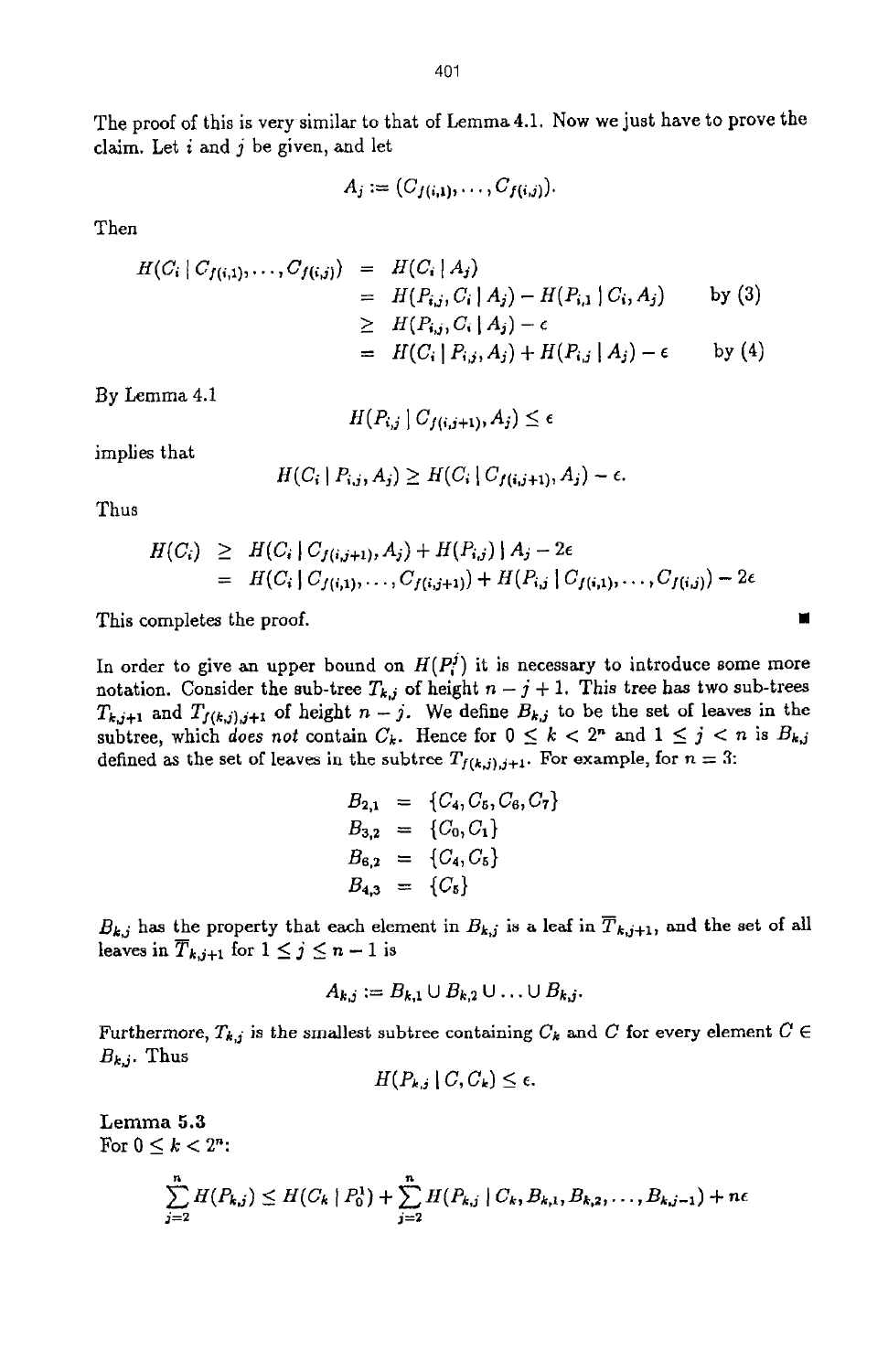### **Proof**

Let *k* be given. Since  $A_{k,j-1}$  is the set of leaves in  $\overline{T}_{k,j}$  for  $2 \leq j \leq n$ , the independence property implies that

$$
H(P_{k,j}) = H(P_{k,j} | P_{k,j-1}, A_{k,j-1})
$$

(this is the only time the independence property is used). Now

$$
\sum_{j=2}^{n} H(P_{kj}) = \sum_{j=2}^{n} H(P_{kj} | P_{kj-1}, A_{kj-1})
$$
\n
$$
= \sum_{j=2}^{n} [H(C_k, P_{kj} | P_{kj-1}, A_{kj-1}) - H(C_k | P_{kj}, P_{kj-1}, A_{kj-1})] \text{ by (3)}
$$
\n
$$
= \sum_{j=2}^{n} [H(P_{kj} | C_k, P_{kj-1}, A_{kj-1}) + H(C_k | P_{k,j-1}, A_{kj-1})] - \sum_{j=2}^{n} H(C_k | P_{kj}, P_{k,j-1}, A_{k,j-1}) \text{ by (3)}
$$
\n
$$
= \sum_{j=2}^{n} H(P_{kj} | C_k, P_{k,j-1}, A_{k,j-1}) + H(C_k | P_{k,1}, A_{k,1}) + \sum_{j=2}^{n-1} [H(C_k | P_{kj}, A_{kj}) - H(C_k | P_{kj}, P_{kj-1}, A_{k,j-1})] - \sum_{j=2}^{n} [H(C_k | P_{k,j}, A_{k,j}) - H(C_k | P_{k,j}, P_{k,j-1}, A_{k,j-1})] - \sum_{j=2}^{n} H(P_{kj} | C_k, A_{kj-1}) + H(C_k | P_{k,1}, A_{k,1}) + \sum_{j=2}^{n-1} [H(C_k | P_{k,j}, A_{k,j}) - H(C_k | P_{k,j}, P_{k,j-1}, A_{k,j-1})] - \sum_{j=2}^{n-1} [H(C_k | P_{k,j}, A_{k,j-1}) + H(C_k | P_{k,1}, B_{k,1}) + \sum_{j=2}^{n-1} [H(C_k | P_{k,j}, A_{k,j-1}) + H(C_k | P_{k,1}, B_{k,1}) + \sum_{j=2}^{n-1} [H(C_k | P_{k,j}, A_{k,j}) - H(C_k | P_{k,j}, P_{k,j-1}, A_{k,j-1})] \text{ by (1)}
$$
\n
$$
\leq \sum_{j=2}^{n} H(P_{k,j} | C_k, A_{k,j-1}) + H(C_k | P_{k,j}, P_{k,j-1}, A_{k,j-1})] \text{ by (4)}
$$

Due to the facts that the elements in  $B_{k,j}$  are leaves in  $T_{k,j}$ , and  $B_{k,j-1}$  is the set of leaves in  $T_{f(k,j-1),j}$ , and  $P_{k,j-1} = P_{f(k,j-1),j-1}$ ,  $(*)$  implies that for every  $C \in B_{k,j}$  and

$$
H(P_{k,j-1} \mid C, D) \le \epsilon
$$

Hence,

$$
H(P_{k,j-1} \mid B_{k,j}, B_{k,j-1}) \le \epsilon
$$

for  $2 \leq j \leq n-1$ . Using (4), we get

$$
H(P_{k,j-1} \mid B_{k,j}, A_{k,j-1}, P_{k,j-1}) \leq \epsilon,
$$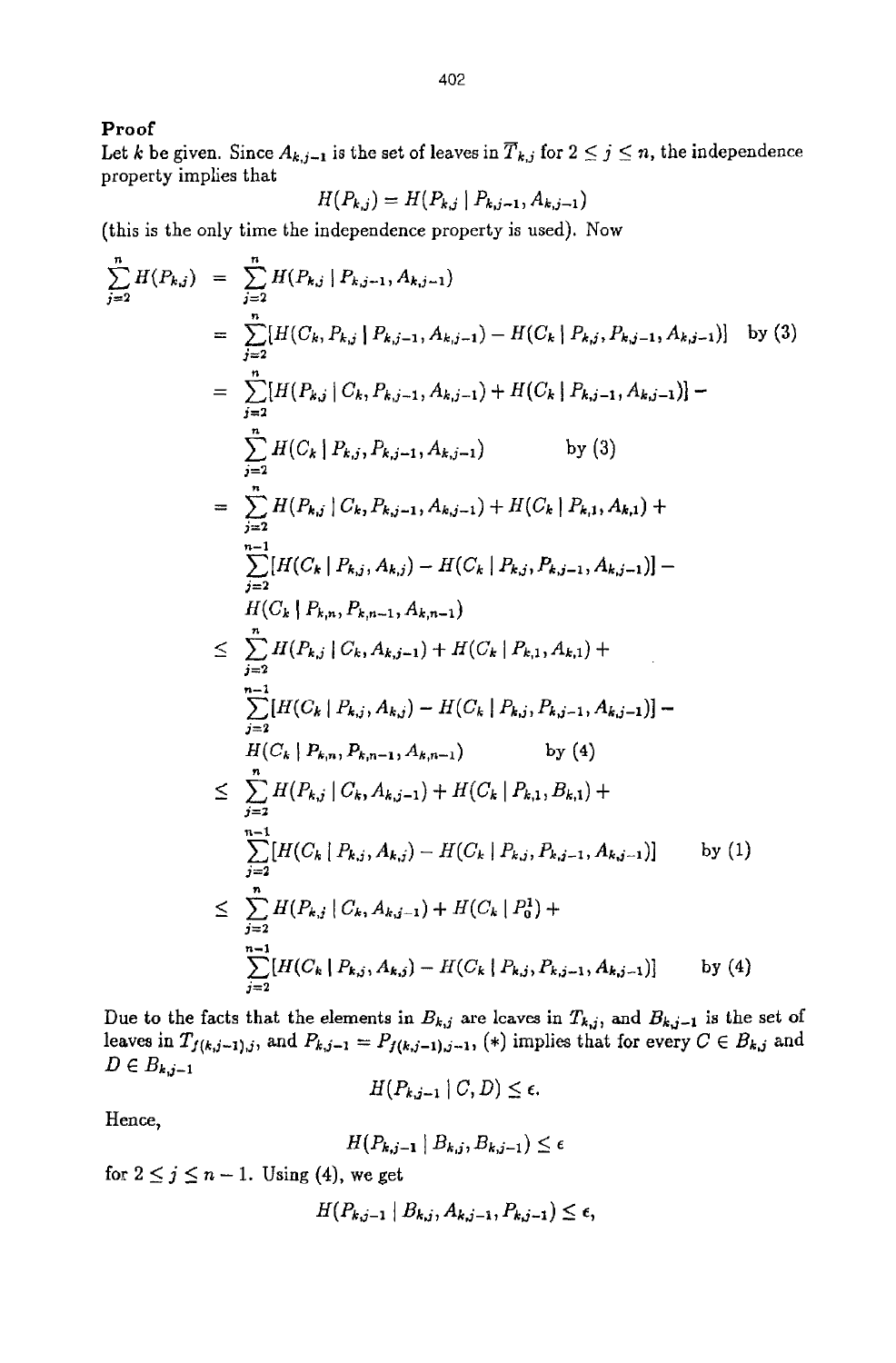and Lemma 4.1 implies

$$
H(C_k | P_{k,j}, A_{k,j}) = H(C_k | B_{k,j}, A_{k,j-1}, P_{k,j})
$$
  
\n
$$
\leq H(C_k | P_{k,j}, P_{k,j-1}, A_{k,j-1}) + \epsilon.
$$

Hence

$$
\sum_{j=2}^n H(P_{k,j}) \leq H(C_k | P_0^1) + \sum_{j=2}^n H(P_{k,j} | C_k, A_{k,j-1})) + n\epsilon.
$$

 $\blacksquare$ 

We are now ready to present a proof of Theorem 5.1:

### **Proof**

By using Lemma 5.2 for all even indices we get

$$
\sum_{i=0}^{2^{n}-1} H(C_i) = \sum_{i=0}^{2^{n-1}-1} H(C_{2i}) + \sum_{i=0}^{2^{n-1}-1} H(C_{2i+1})
$$
  
\n
$$
\geq \sum_{i=0}^{2^{n-1}-1} \sum_{j=1}^{n} H(P_{2i,j} | C_{f(2i,1)}, \ldots, C_{f(2i,j)}) - 2^{n-1}2n\epsilon + \sum_{i=0}^{2^{n-1}-1} H(C_{2i+1})
$$
  
\n
$$
= \sum_{i=0}^{2^{n-1}-1} \sum_{j=2}^{n} H(P_{2i,j} | C_{f(2i,1)}, \ldots, C_{f(2i,j)}) - 2^{n-1}2n\epsilon + \sum_{i=0}^{2^{n-1}-1} H(P_{2i,1} | C_{f(2i,1)}) + \sum_{i=0}^{2^{n-1}-1} H(C_{2i+1})
$$

Since  $f(2i, 1)$  is always odd, and since  $f(\cdot, 1)$  is a permutation

$$
\sum_{i=0}^{2^{n-1}-1} H(C_{2i+1}) = \sum_{i=0}^{2^{n-1}-1} H(C_{f(2i,1)})
$$

Using (2) twice this implies

$$
\sum_{i=0}^{2^{n}-1} H(C_i) \geq \sum_{i=0}^{2^{n}-1} \sum_{j=2}^{n} H(P_{2i,j} | C_{f(2i,1)}, \ldots, C_{f(2i,j)}) - 2^{n-1}2n\epsilon + \sum_{i=0}^{2^{n}-1} H(P_{2i,1}, C_{f(2i,1)})
$$
  

$$
= \sum_{i=0}^{2^{n-1}-1} \sum_{j=2}^{n} H(P_{2i,j} | C_{f(2i,1)}, \ldots, C_{f(2i,j)}) - 2^{n-1}2n\epsilon + \sum_{i=0}^{2^{n-1}-1} H(C_{f(2i,1)} | P_{2i,1}) + \sum_{i=0}^{2^{n-1}-1} H(P_{2i,1}) \qquad (*)
$$

Now consider the sum

$$
\sum_{i=0}^{2^{n-1}-1} H(P_{2i,j} \mid C_{f(2i,1)},\ldots,C_{f(2i,j)})
$$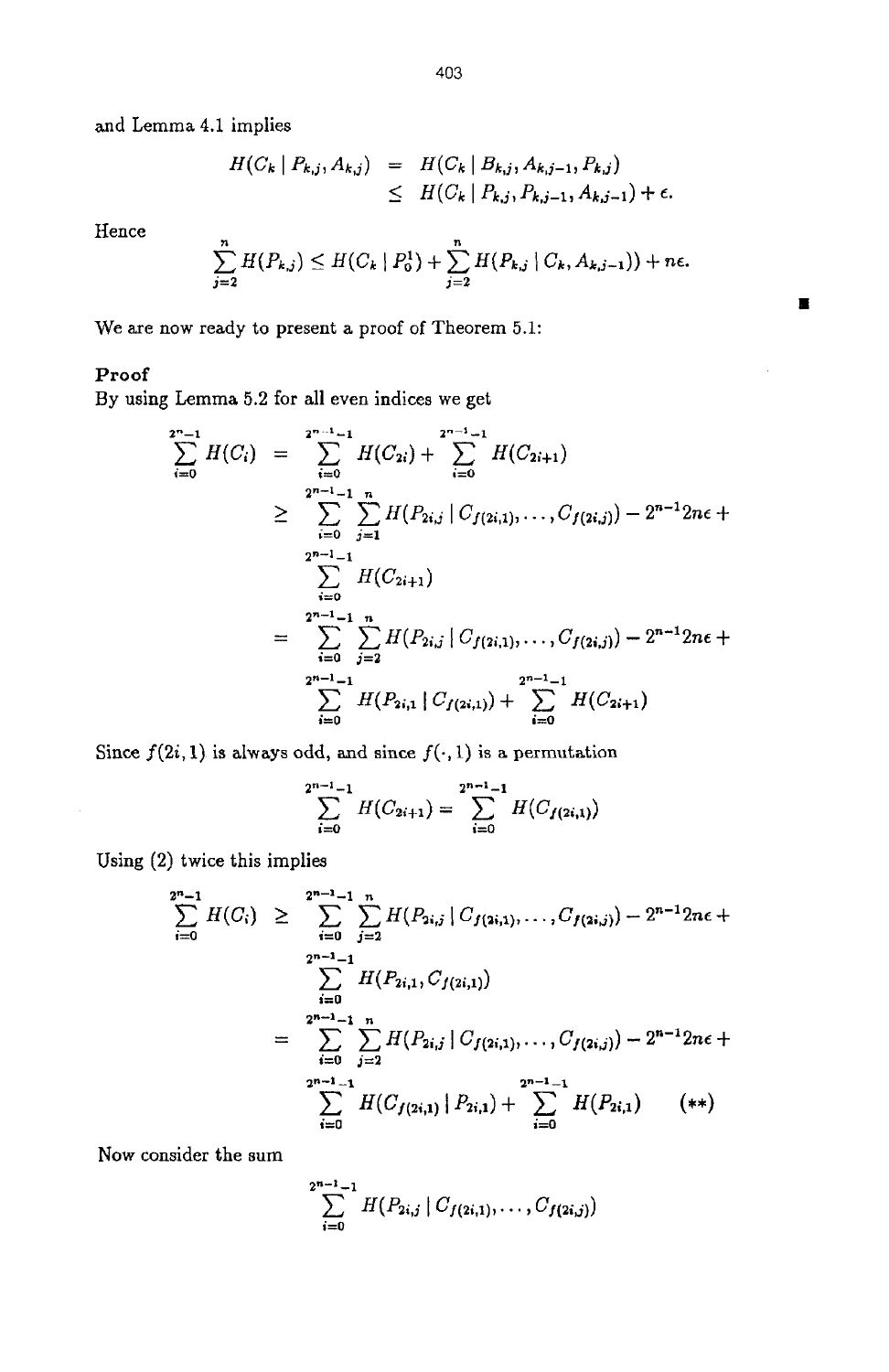for a fixed  $j$   $(2 \leq j \leq n)$ . Let  $k = f(2i, j)$ . Then

$$
P_{2i,j}=P_{k,j}
$$

and hence

$$
C_{f(2i,s)} \in B_{k,s},
$$

for  $1 \leq s \leq j-1$ , but  $C_k$  is not in  $B_{k,j}$ . By (4) this implies

$$
H(P_{2i,j} | C_{f(2i,1)},..., C_{f(2i,j)}) = H(P_{k,j} | C_{f(2i,1)},..., C_{f(2i,j)})
$$
  
\n
$$
\geq H(P_{k,j} | B_{k,1},..., B_{k,j-1}, C_{f(2i,j)})
$$
  
\n
$$
= H(P_{k,j} | B_{k,1},..., B_{k,j-1}, C_k)
$$

Since  $f(2i,j)$  is odd and  $f(\cdot,j)$  is a permutation we obtain that (writing  $k = f(2i,j)$ as  $2l + 1$ )

$$
\sum_{i=0}^{2^{n-1}-1} \sum_{j=2}^{n} H(P_{2i,j}|C_{f(2i,1)},\ldots,C_{f(2i,j)}) \geq \sum_{i=0}^{2^{n-1}-1} \sum_{j=2}^{n} H(P_{2i+1,j}|B_{2i+1,1},\ldots,B_{2i+1,j-1},C_{2i+1})
$$

and by Lemma 5.3

$$
\sum_{i=0}^{2^{n-1}-1} \sum_{j=2}^{n} H(P_{2i,j} | C_{f(2i,1)}, \ldots, C_{f(2i,j)})
$$
\n
$$
\geq \sum_{i=0}^{2^{n-1}-1} \sum_{j=2}^{n} H(P_{2i+1,j}) - H(C_{2i+1} | P_0^1) - n\epsilon]
$$
\n
$$
= \sum_{i=0}^{2^{n-1}-1} \sum_{j=2}^{n} H(P_{2i+1,j}) - H(C_{2i+1} | P_0^1) - 2^{n-1}n\epsilon \qquad (***)
$$

Combining (\*\*) and (\* • \*) results in

$$
\sum_{i=0}^{2^{n}-1} H(C_i) \geq \sum_{i=0}^{2^{n}-1} \sum_{j=2}^{n} H(P_{2i,j} | C_{f(2i,1)}, \dots, C_{f(2i,j)}) - 2^{n-1} 2n\epsilon +
$$
  
\n
$$
\sum_{i=0}^{2^{n}-1} H(C_{f(2i,1)} | P_{2i,1}) + \sum_{i=0}^{2^{n}-1} H(P_{2i,1})
$$
 by  $(**)$   
\n
$$
\geq \sum_{i=0}^{2^{n}-1} \sum_{j=2}^{n} [ \sum_{j=2}^{n} H(P_{2i+1,j}) - H(C_{2i+1} | P_0^1)] - 2^{n-1} n\epsilon - 2^{n-1} 2n\epsilon +
$$
  
\n
$$
\sum_{i=0}^{2^{n}-1} \sum_{j=2}^{2^{n}-1} H(C_{f(2i,1)} | P_{2i,1}) + \sum_{i=0}^{2^{n}-1} H(P_{2i,1})
$$
 by  $(***)$   
\n
$$
= \sum_{i=0}^{2^{n}-1} \sum_{j=2}^{n} [ \sum_{j=2}^{n} H(P_{2i+1,j}) - H(C_{2i+1} | P_0^1)] - 2^{n-1} 3n\epsilon +
$$
  
\n
$$
\sum_{i=0}^{2^{n}-1} \sum_{j=2}^{2^{n}-1-1} H(C_{2i+1} | P_0^1) + \sum_{i=0}^{2^{n}-1-1} H(P_0^1)
$$
  
\n
$$
= \sum_{i=0}^{2^{n}-1-1} \sum_{j=2}^{n} H(P_{2i+1,j}) + \sum_{i=0}^{2^{n}-1-1} H(P_0^1) - 2^{n-1} 3n\epsilon
$$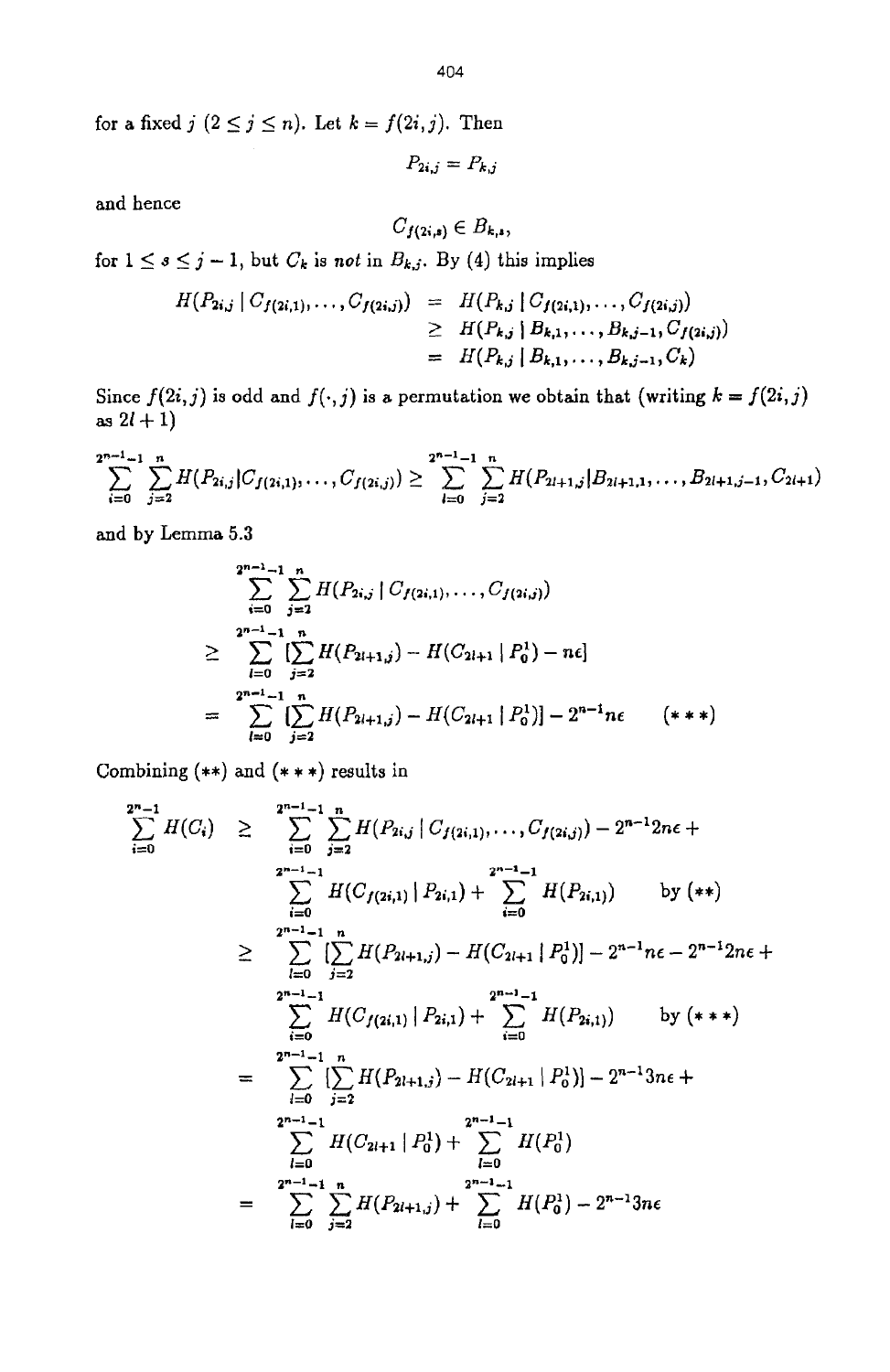$$
=*) \sum_{j=2}^{n} \sum_{i=0}^{2^{j-1}-1} 2^{n-j} H(P_i^j) + 2^{n-1} H(P_0^1) - 2^{n-1} 3n\epsilon
$$
  
= 
$$
\sum_{j=1}^{n} \sum_{i=0}^{2^{j-1}-1} 2^{n-j} H(P_i^j) - 2^{n-1} 3n\epsilon
$$

At  $\ast$ ) we use the fact that for every  $j = 1, 2, \ldots, n$ 

$$
\sum_{l=0}^{2^{n-1}-1} H(P_{2l+1,j}) = \sum_{i=0}^{2^{j-1}-1} 2^{n-j} H(P_i^j).
$$

**This** completes **the proof.** 

## **6 Applications to Secret** Sharing

Theorem 4.2 and 5.1 give lower bounds on the size of transferred electronic money. In this section these theorems will be discussed from a different point of view.

Consider the tree in figure 2. If  $p_1, p_2, \ldots, p_n$  are considered as *k*-bits secrets and  $c_1, c_2, \ldots, c_{n+1}$  as shares of these secrets, then this tree depicts a situation, where a person (dealer) has *n* secrets and wants to distribute them among **n** + 1 persons in an information theoretic secure way, such that for every  $i = 1, 2, \ldots, n$ , it is possible to find  $p_i$  from  $c_i$  and  $c_j$ , where  $i < j \leq n+1$ . Theorem 4.2 says that the share  $c_{n+1}$ must be at least *nk* bits. It is not hard to generalize the theorem to show that each **ci**  must be at least *ik* bits long for  $1 \leq i \leq n$ . These lower bounds on the sizes of shares are also optimal as they can be achieved by choosing  $r_1, \ldots, r_n \in \{0,1\}^k$  at random and letting

$$
c_1 = r_1 \oplus p_1 \nc_i = (r_1, ..., r_{i-1}, r_i \oplus p_i) \quad \text{for } i = 2, ..., n \nc_{n+1} = (r_1, r_2, ..., r_n)
$$

The result in Section 5 *can* **also** be described in tenm of secret sharing schemes The result in Section 5 can also be described in terms of secret sharing schemes  $-$  although this time the schemes are somewhat unusual. Again we consider the identities of the payers to be secrets and the coins to be shares of the secrets. Hence, there are  $2^n - 1$  secrets and  $2^n$  persons, who get shares  $c_0, \ldots, c_{2^n-1}$ . The access structure is defined by the tree described in Section *5.* 

It is required that the share, **q** may only contain Shannon information about the secrets on the path from the root to itself. Hence,  $c_2$  may for instance contain all Shannon information about  $p_0^1$ ,  $p_0^2$  and  $p_1^3$ , but it may not contain information about other secrets. If each  $p_i^j$  is a uniformly chosen k-bits secret Theorem 5.1 says that

$$
\sum_{i=0}^{2^{n}-1} H(C_i) \geq n2^{n-1}k - 2^{n-1}n3\epsilon.
$$

Again, this result is optimal, as it is possible to give values to each  $c_i$  such that  $\epsilon = 0$ **and** 

$$
\sum_{i=0}^{2^n-1} H(C_i) = n2^{n-1}k.
$$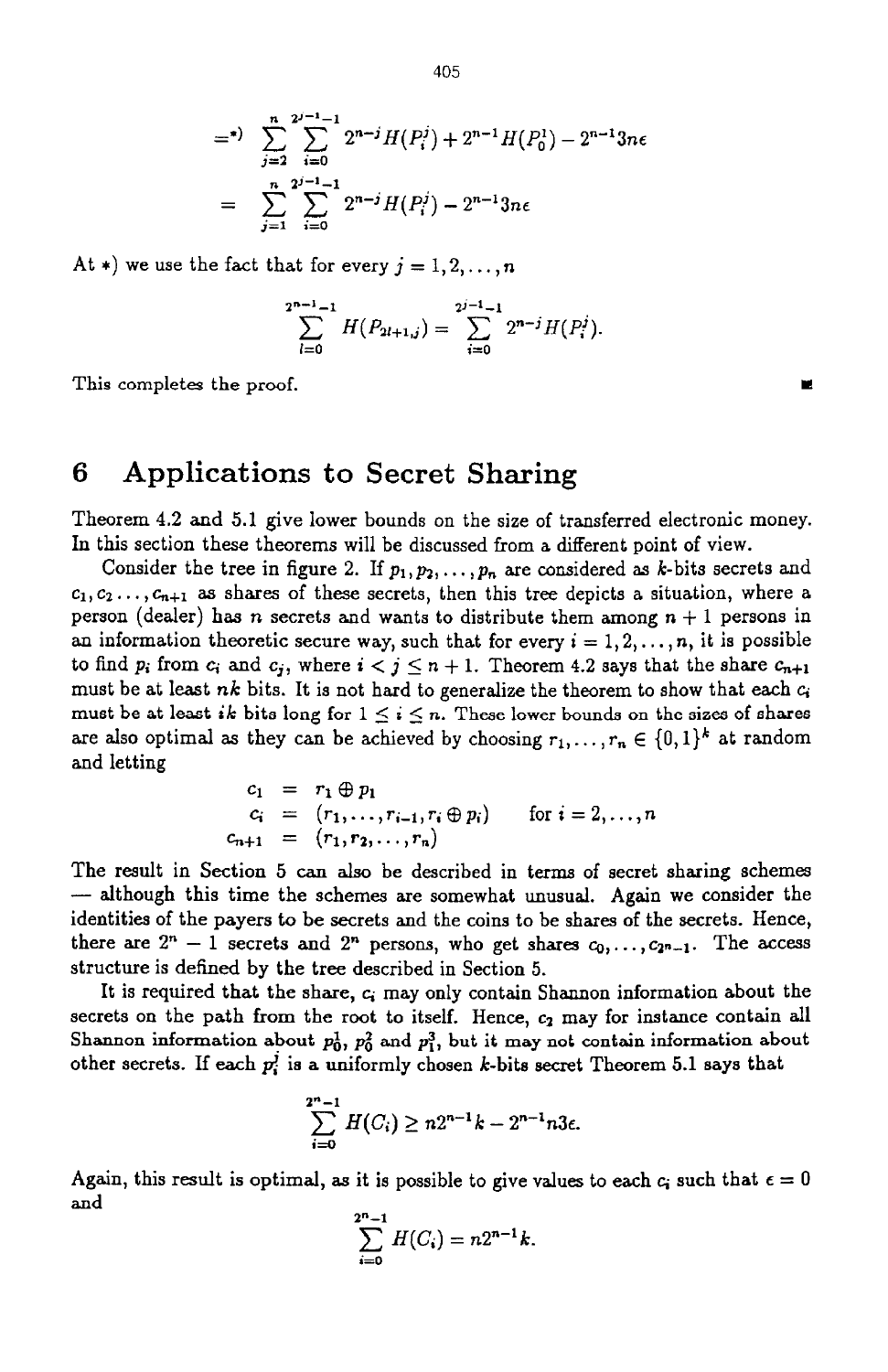Assume that *k* is even. Let  $\lfloor x \rfloor$  denote the first  $\frac{k}{2}$  bits of  $x \in \{0,1\}^k$ , and let  $\lceil x \rceil$ denote the last  $\frac{k}{2}$  bits of *x*. For the case  $n = 8$ , the lower bound can now be achieved **as** follows:

$$
c_0 := ([p_0^1], [p_0^2], [p_0^3])
$$
  
\n
$$
c_1 := ([p_0^1], [p_0^2], [p_0^3])
$$
  
\n
$$
c_2 := ([p_0^1], [p_0^2], [p_1^3])
$$
  
\n...  
\n
$$
c_7 := ([p_0^1], [p_1^2], [p_3^3])
$$

Here each share consists of  $\frac{3k}{2}$  bits as required.

The secrets  $p_i^j$  can also be shared in an information theoretic secure way. This can be done by letting each share **c;** consist of *3k* bits. This **shows** that the lower bound from Section **4 can** not **be** improved using the tree from Scction *5.* 

## *7* **Conclusion**

This paper has demonstrated **that** it **is not possible** to construct off-line electronic payment systems without allowing extra bits for transferred money. On one hand this limits the practical use of electronic money, and on the other it shows that the general method described in Section **3** is close to optimal, because the transferred money in this scheme only increases by the number of bits needed to identify doublespenders with high probability. **However,** the **known** payment systems require more bits for this purpose than the actual number of bits needed to uniquely describe a payer. It would therefore be interesting to construct **an off-line** payment for which fewer bits are needed to compute the identity of double-spenders.

It was mentioned that the method suggested in **[vA90]** has the problem of forward traceability, **and** it **was** further argued in Section **4** that a person with unlimited computing power can probably always trace his money forwards. This leaves open the following problems:

- *<sup>0</sup>*Prove that **an** unlimited powerful payer can always trace his transferred money;
- Construct a payment system in which forward traceability, although possible, is not feasible (under some assumption).

## **Acknowledgements**

We wish to thank Eugene **van** Heyst for many useful comments during the construction of the lower bounds. We also wish to thank David B. Wilson for some comments on **an** earlier version of this **paper.** 

## **References**

[CFNSO] D. Chaum, **A.** Fiat, and M. Naor. Untraceable electronic cash. In **Advances**  *in Cryptology* - *proceedings of CRYPT0 88,* Lecture Notes in Computer Science, pages **319** - **327.** Springer-Verlag, 1990.